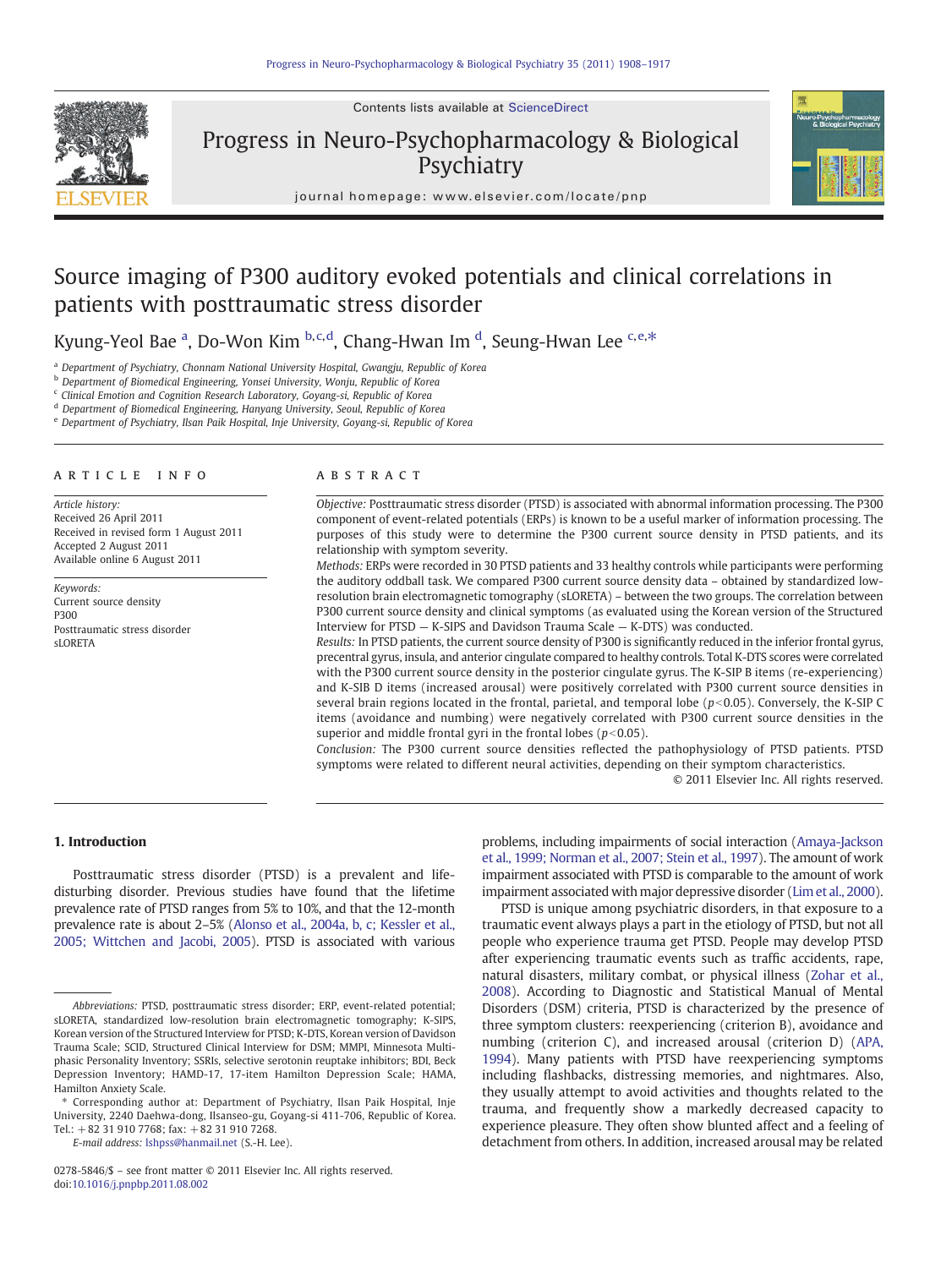to sleep disturbance, the startle response, and irritability which are often experienced by patients with PTSD [\(Vieweg et al., 2006\)](#page-9-0).

Currently, PTSD is classified as an anxiety disorder in the DSM diagnostic system. However, the current diagnostic criteria of PTSD [\(APA,](#page-7-0) [1994](#page-7-0)) include specific disturbances that are different from other anxiety disorders such as disturbances of cognition and memory including intrusive memories (criterion B-1), inability to recall an important aspect of the trauma (criterion C-3), and concentration difficulty (criterion D-3). Furthermore, numerous previous studies have suggested that PTSD is associated with altered information processing such as disturbances in working memory and attention and difficulty in encoding information and inhibiting distracting stimuli [\(Vasterling et al., 1998, 2002](#page-9-0)). Working memory is known to depend on networks that include various frontal and parietal cortical regions and subcortical structures, and attention is mediated by the posterior parietal, prefrontal, and limbic networks [\(Behrmann et al., 2004; Budson, 2009; Rossi et al., 2009](#page-8-0)). It has been reported that the inferior frontal cortex, medial temporal cortex, and cerebellum are involved in episodic memory ([Achim and Lepage, 2005;](#page-7-0) [Cabeza and Nyberg, 2000](#page-7-0)). These results suggest that alternations in a wide range of neural processes may be involved in the pathophysiology of PTSD.

In a functional magnetic resonance imaging (fMRI) study, blood oxygen-level-dependent (BOLD) activity was greater in the ventrallimbic regions and altered dorsal-attention and anterior cingulate function were observed in response to threatening stimuli in patients with PTSD [\(Pannu Hayes et al., 2009](#page-9-0)). Another fMRI study reported that patients with PTSD exhibited enhanced BOLD activity in the rostral and dorsal anterior cingulate cortex, left amygdala, and posterior parietal networks in response to nonthreatening stimuli, which may reflect generalized hypervigilance ([Bryant et al., 2005](#page-8-0)).

Until now, a number of previous studies have focused on the relationship between PTSD and the hippocampus that is believed to play an important role in cognitive functions such as learning, memory, and stress regulation. A study of meta-analysis suggested that the change of hippocampal volume is associated with PTSD symptom severity ([Karl et al. 2006b](#page-8-0)). The same study also reported that PTSD is associated with abnormalities in multiple fontal-limbic system structures such as the amygdala, the anterior cingulate cortex and prefrontal cortical regions [\(Karl et al. 2006b\)](#page-8-0). This finding is consistent with the results of previous functional neuroimaging research in patients with PTSD [\(Bremner et al., 1999, 2003, 2004;](#page-8-0) [Clark et al., 2003; Matsuo et al., 2003; Rauch et al., 1996; Shin et al.,](#page-8-0) [1999, 2001, 2004\)](#page-8-0).

Event-related potentials (ERPs) are considered to be a useful tool to evaluate information processing in PTSD with high temporal resolution [\(Karl et al., 2006a](#page-8-0)). A recent study employed meta-analytic procedures of ERPs in patients with PTSD found that patients with PTSD exhibited a reduction of the P50 suppression response and a reducing or an augmenting response on the P200 component [\(Karl et al., 2006a](#page-8-0)). Reduced P50 suppression has been hypothesized to indicate disturbances in filtering sensory stimuli due to the impairment of central inhibitory processes, and the P200 augmenting–reducing response may reflect the alteration of functional levels of the serotonergic system [\(Hegerl and](#page-8-0) [Juckel, 1993; White and Yee, 1997\)](#page-8-0). These findings therefore suggest that PTSD is associated with disturbance to attention and anxiety modulation as well as depressive mood. Other studies have found that the P300 amplitude in response to target oddball stimuli is reduced in PTSD patients relative to normal controls [\(McFarlane et al., 1993; Metzger et](#page-8-0) [al., 1997](#page-8-0)). It is well known that a reduced P300 amplitude may be interpreted as an index of general cognitive impairments and disturbance of attention [\(Polich, 1998; Portin et al., 2000\)](#page-9-0).

The source localization method has been used to evaluate the pathophysiology of various mental illnesses. The current source densities of specific ERP components were demonstrated to be useful biomarkers of mental illness [\(Wang et al., 2010; Winterer et al., 2001](#page-9-0)). Lowresolution electromagnetic tomography (LORETA) provides threedimensional images of brain electrical activity [\(Pascual-Marqui et al.,](#page-9-0) [1999](#page-9-0)). LORETA current source imaging is known to provide good estimates of the locations of activated brain regions [\(Mulert et al., 2004](#page-9-0)). With high temporal resolution, LORETA has been broadly applied to investigate neural activities in psychiatric disorders [\(Saletu et al., 2002](#page-9-0)). Standardized LORETA (sLORETA) has recently been introduced, whereby localization inference is based on images of standardized current density [\(Fuchs et al., 2002; Jurcak et al., 2007; Pascual-Marqui, 2002\)](#page-8-0). However, to our knowledge, there have been no studies investigating the differences in ERP current source density between normal controls and PTSD patients, and the relationships between the ERPs current source density and the symptom severity in PTSD.

Previous studies on P300-related sources have found that the main activity is observed in brain regions such as the frontal lobe, medial and lateral temporal lobe planes, posterior cingulum, inferior parietal lobe and neighboring posterior superior temporal plane, intraparietal sulcus, and the surrounding superior parietal sulcus [\(Moores et al.,](#page-8-0) [2003; Park et al., 2003; Winterer et al., 2001](#page-8-0)). However, it has been suggested that P300-related sources may differ depending on the experimental paradigm, subjects, and time frame. Thus, it appears that investigating all brain regions associated with differences in the P300 current source density may be more useful than comparing the P300 current source densities of predetermined regions of interest [\(Moores et al., 2003; Park et al., 2003; Winterer et al., 2001\)](#page-8-0).

To the best of our knowledge, the present study is the first to investigate the pattern of P300 source imaging in PTSD.We hypothesized that PTSD patients would exhibit abnormal patterns of P300 in response to nonthreatening stimuli, and that the current source density of P300 would reflect brain regions associated with the pathophysiology of PTSD. Furthermore, we aimed to examine the correlation between symptom severity and P300 current source density in PTSD patients.

#### 2. Methods

#### 2.1. Subjects

The participants comprised 33 healthy controls (13 females, 20 males; age,  $32.4 \pm 11.6$  years) and 30 patients with PTSD (14 females, 16 males; age,  $38.3 \pm 14.5$  years, mean  $\pm$  SD) who were recruited from the Psychiatry Department of Inje University Ilsan Paik Hospital. All of the PTSD patients developed PTSD after experiencing motor vehicle accidents and were diagnosed using the Structured Clinical Interview for DSM, 4th edition (SCID) Axis I Psychiatric Disorders [\(APA, 1994; Frist](#page-7-0) [et al., 1996\)](#page-7-0). Out of 30 patients with PTSD, 28 patients were taking antidepressants: 17 were taking selective serotonin reuptake inhibitors (SSRIs), five venlafaxine, three mirtazapine, two duloxetine and one bupropion. Twenty nine patients were taking benzodiazepine: 13 were taking lorazepam, 12 clonazepam, 2 alprazolam and 2 diazepam.

Normal controls were recruited from the local community through local newspapers and posters. During screening, they were evaluated with the SCID Axis I Psychiatric Disorders ([APA, 1994; Frist et al., 1996](#page-7-0)) and received physical examination. They also completed the Minnesota Multiphasic Personality Inventory (MMPI: [Kim, 1996\)](#page-8-0). Only those with the normal range of the MMPI scores were included in the study. Exclusion criteria included the presence of any identifiable psychiatric or neurological disorder, hearing impairment, head injury, any personal history of psychiatric disease, a family history of psychiatric illness, mental retardation, alcohol or substance abuse, and physical illness that can affect cognitive function or cause hearing loss. All participants were right-handed, as determined by asking which hand they tended to use for writing and other precise motor skills and did not have hearing impairment on the 512-Hz tuning fork test. After being instructed to the details of the study, all of the subjects gave written informed consent to participate. This study was approved by the Ethics Committee of Inje University Ilsan Paik Hospital. The demographics of the two groups are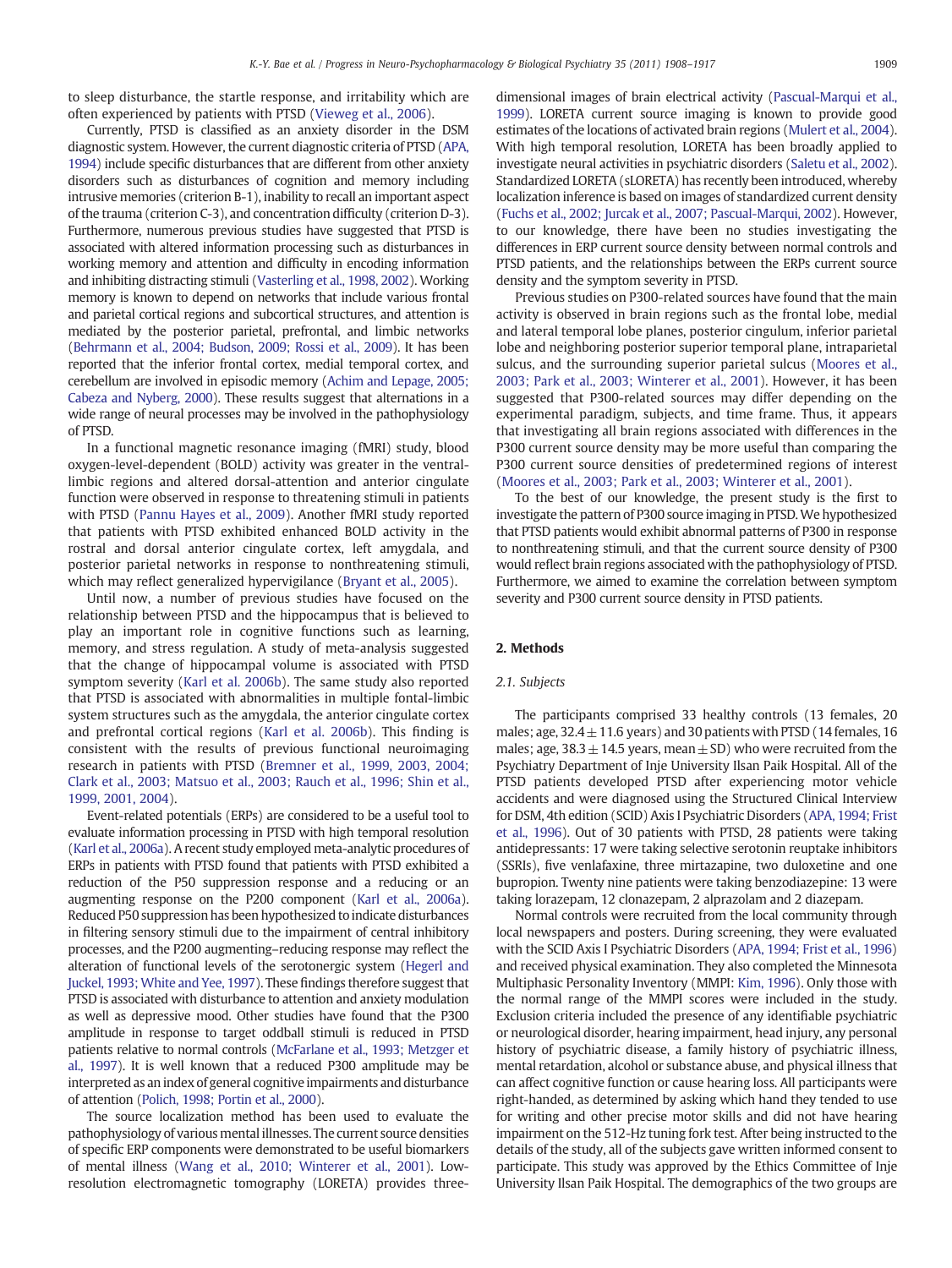#### <span id="page-2-0"></span>Table 1

Demographic and clinical characteristics of the patients with PTSD and normal controls.

|                    | PTSD $(n=30)$ |       | Normal controls<br>$(n=33)$ |           | p    |
|--------------------|---------------|-------|-----------------------------|-----------|------|
|                    | Mean          | SD.   | Mean                        | <b>SD</b> |      |
| Age (years)        | 38.33         | 14.48 | 32.39                       | 11.63     | 0.08 |
| Sex (male: female) | 16:14         |       | 20:13                       |           | 0.74 |
| Education (years)  | 12.4          | 2.34  | 13.23                       | 2.92      | 0.23 |
| K-DTS              | 85.3          | 19.33 |                             |           |      |
| $K-SIP$            | 41.67         | 9.4   |                             |           |      |
| <b>BDI</b>         | 29.4          | 12.4  |                             |           |      |
| HAMD-17            | 21.1          | 8.52  |                             |           |      |
| <b>HAMA</b>        | 24.93         | 8.56  |                             |           |      |

Note: PTSD, posttraumatic stress disorder; DTS, Davidson Trauma Scale; SIP, Structured Interview for PTSD; BDI, Beck Depression Inventory; HAMD-17, 17-item Hamilton Depression Rating Scale; HAMA, Hamilton Anxiety Rating Scale.

given in Table 1; there were no significant group differences with regard to gender distribution, age, or education.

## 2.2. Clinical symptom assessment

The Davidson Trauma Scale (DTS) and Structured Interview for PTSD (SIP) were administered to patients with PTSD. DTS and SIP have been standardized for Korean population ([Kim et al., 2009; Seo et al.,](#page-8-0) [2008\)](#page-8-0). The DTS is a self-reported measure that reflects the frequency and severity of PTSD symptoms and has been demonstrated to be sensitive to the treatment effects of selective serotonin reuptake inhibitors (SSRIs) in patients with PTSD symptoms [\(Davidson et al.,](#page-8-0) [2002\)](#page-8-0). The DTS is a 17-item self-reported questionnaire on a 5-point Likert-type scale that scores the severity and frequency of PTSD symptoms. The DTS is easy to administer and takes less than 10 min. The DTS has been administered in a variety of populations, including men and women with different traumata. The Korean version of DTS (K-DTS; [Seo et al., 2008\)](#page-9-0) has shown good internal consistency (Cronbach  $\alpha$  = 0.97) and test-retest reliability ( $r$  = 0.93). The SIP scale ([Davidson et al., 1997\)](#page-8-0) comprises 17 items that reflect the DSM-IV criteria for PTSD: re-experiencing (5 items), avoidance and numbing (7 items), and increased arousal (5 items). Each item is rated on a scale of 0–4. The Korean version of SIP (K-SIP; [Kim et al.,](#page-8-0) [2009\)](#page-8-0) has shown good internal consistency (Cronbach  $\alpha$  = 0.92) and test–retest reliability  $(r= 0.87)$ .

Comorbid depressive and anxiety symptoms in patients with PTSD were evaluated using the Beck Depression Inventory (BDI; [Beck et al.,](#page-8-0) [1961\)](#page-8-0), 17-item Hamilton Depression Scale (HAMD-17: [Hamilton,](#page-8-0) [1960\)](#page-8-0), and Hamilton Anxiety Scale (HAMA; [Hamilton, 1959](#page-8-0)).

All interview and assessment of PTSD patients were conducted by an experienced psychiatrist (Lee S.H.).

## 2.3. ERP recording and analysis

The subjects were seated in a comfortable chair in a soundattenuated room. Stimulus presentation and data synchronization with the electroencephalogram (EEG) were accomplished with E-Prime (Psychology Software Tools, Pittsburgh, PA, USA). The auditory oddball paradigm was used as a stimulation protocol. Infrequent target tones of 1500 Hz were presented randomly with frequent standard tones of 1000 Hz. The probabilities of standard tones and target tones were 85% and 15%, respectively. In total, 400 auditory stimuli were presented; the tone duration was 100 ms, with rise and fall times of 10 ms, and the interstimulus interval was 1500 ms. An experimental block consisted of 400 stimuli preceded by a practice block of 20 stimuli. These auditory stimuli were delivered via MDR-D777 headphones (Sony, Tokyo, Japan) at 85 dB SPL. The subjects were asked to press a button promptly in response to target tones.

EEG activity was recorded using a NeuroScan SynAmps amplifier (Compumedics USA, El Paso, TX, USA) and Ag–AgCl electrodes mounted in a Quick Cap using a modified 10–20 placement scheme. A total of 62 scalp electrodes (FP1, FPZ, FP2, AF3, AF4, F7, F5, F3, F1, FZ, F2, F4, F6, F8, FT7, FC5, FC3, FC1, FCZ, FC2, FC4, FC6, FT8, T7, C5, C3, C1, CZ, C2, C4, C6, T8, TP7, CP5, CP3, CP1, CPZ, CP2, CP4, CP6, TP8, P7, P5, P3, P1, PZ, P2, P4, P6, P8, PO7, PO5, PO3, POZ, PO4, PO6, PO8, CB1, O1, OZ, O2, and CB2) were used in this study. The vertical electrooculogram (EOG) was recorded using two electrodes, one located above and one below the right eye. The horizontal EOG was recorded at the outer canthus of each eye. EEG data were recorded with a 1- to 100-Hz band-pass filter at a sampling rate of 1000 Hz. The ground electrode was placed on the forehead and the reference electrodes were located at both mastoids. The electrode impedance was less than 5 kΩ. Averaging of the ERP waves and related procedures were performed using NeuroScan 4.3 software (Compumedics USA). Gross movement artifacts were removed from the recorded data by visual inspection, and eye blinks were removed using established mathematical procedures ([Semlitsch et al.,](#page-9-0) [1986\)](#page-9-0). Trials were rejected if they included significant physiological artifacts (amplitude exceeding  $\pm$  75 μV) at all cortical electrode sites. After artifact removal, baseline correction was conducted by subtracting the mean value for 100 ms before stimulus onset from the poststimulus data for each trial. Data were band-pass filtered at 1–30 Hz and then epoched to 100 ms prestimulus and 900 ms poststimulus. For the reference, P300 peak amplitudes and latencies were measured from the most-positive peak between 300 and 450 ms for the target tones at Fz, Cz, and Pz. The numbers of accepted epochs in the PTSD and normal control groups were  $49.5 \pm 8.0$  and  $51.7 \pm 7.0$ , respectively. The averaged acceptance rate did not differ significantly between the two groups ( $p=0.25$ ).

#### 2.4. Source localization of the P300 activity using sLORETA

Current source analysis of the P300 component was performed using sLORETA software [\(Pascual-Marqui, 2002\)](#page-9-0), which calculates a particular solution of the nonunique EEG inverse problem based on the assumption of maximum synchronization between neighboring voxels ([Fuchs et al., 2002; Jurcak et al., 2007](#page-8-0)). sLORETA images were obtained by estimating the current source density distribution on a dense grid of 6239 voxels with a 5-mm intervoxel distance located in cortical gray matter and hippocampus [\(Pascual-Marqui et al., 1999](#page-9-0)). The lead-field matrix was calculated by applying the boundary element method to a three-layer realistic head model extracted from the MNI152 template provided by the Brain Imaging Center, Montreal Neurological Institute ([Fuchs et al., 2002; Jurcak et al., 2007](#page-8-0)). The solution space was restricted to the cortical gray matter and hippocampus. sLORETA images for each ERP were calculated for infrequent target tones in the time frame from 300 to 450 ms poststimulus. We used the data from all 62 electrodes for source localization analysis.

## 2.5. Statistical analysis

Independent  $t$ -test was used to investigate the individual demographic and clinical variables between two PTSD and normal controls. Analysis of covariance (ANCOVA) was used for between-groups comparison when some variables are needed to be controlled.

The current source density of the ERP waveform was computed for each subject using a statistical nonparametric mapping method that was provided by the sLORETA software [\(Pascual-Marqui, 2002\)](#page-9-0). Differences in the P300 current source density between patients with PTSD and healthy controls were assessed using voxel-by-voxel comparison with independent t-test for 6239 voxels, followed by adjustments for multiple comparisons. In order to evaluate the relationship between symptom scores and current source density, the correlation between clinical scales and the P300 current source density of each voxel on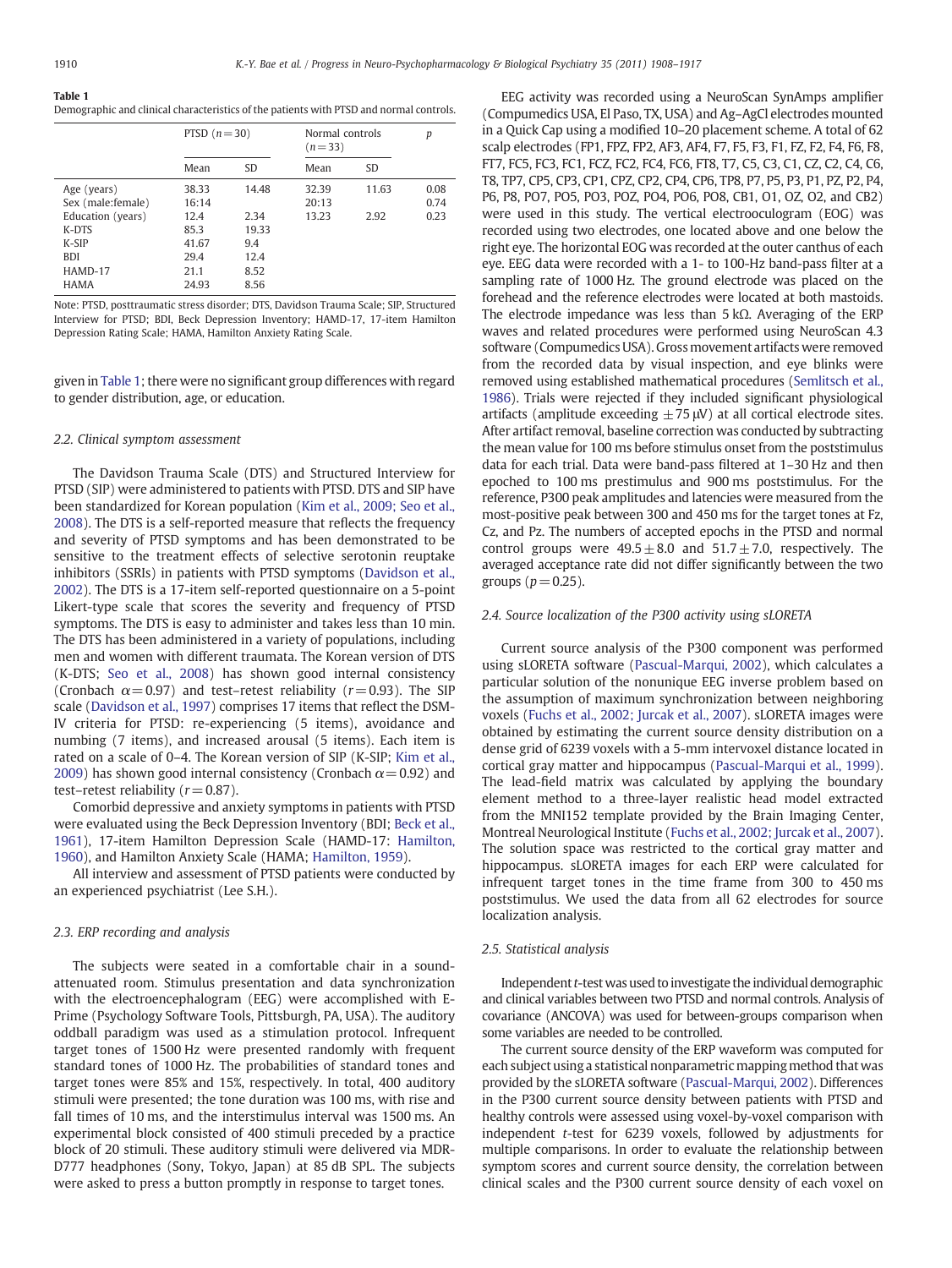sLORETA images was assessed using the Pearson correlation test. To eliminate false-positive relationships between symptom scores and voxel activations in such large comparison, we employed permutation testing to assess whether the correlation value of each voxel was greater than that occurred by chance [\(Coutanche et al., 2011; Vul et al., 2009](#page-8-0)). For each individual voxel, we permuted the clinical scores 10,000 times independently to generate a null distribution of correlation coefficients and tested whether the original correlation coefficient exceeded the statistical significance of  $p<0.05$  or not. As a result, we visualized the distribution of correlation coefficients which was significant after the permutation test on the standard MR brain image.

# 3. Results

# 3.1. Demographic and clinical data

The characteristics of the subjects in the two groups are given in [Table 1](#page-2-0). The DTS and SIP scores in the PTSD group were  $85.3 \pm 19.3$ and  $41.7 \pm 9.4$ , respectively, and the BDI, HAMA, and HAMD-17 scores were  $29.4 \pm 12.4$ ,  $24.9 \pm 8.6$ , and  $21.1 \pm 8.5$ , respectively.

# 3.2. Behavioral results

Compared to the healthy controls, the PTSD patients had a significantly lower hit rate (77.9  $\pm$  25.2% vs. 97.1  $\pm$  4.4%; t = 4.129,  $p<0.001$ ) and slower reaction times (563 $\pm$  120 ms vs. 463 $\pm$  87 ms;  $t=-3.844$ ,  $p<0.001$ ) to the target. The rate of false alarms did not differ significantly between the two groups  $(6.8 \pm 18.3\% \text{ vs. } 0.4 \pm \text{)}$ 0.5%;  $t = -1.914$ ,  $p = 0.07$ ).

## 3.3. P300 amplitude analysis

PTSD patients exhibited a significantly reduced P300 amplitude relative to the normal controls at Fz  $(5.57 \pm 3.01 \text{ vs. } 8.43 \pm 3.35 \text{ µV})$ ,  $p = 0.002$ ), Cz (5.44  $\pm$  2.79 vs. 8.78  $\pm$  3.48  $\mu$ V,  $p < 0.001$ ), and Pz  $(4.97 \pm 2.69 \text{ vs. } 7.72 \pm 2.67 \text{ µV}, p<0.001)$  after adjustment for age. However, the P300 latency did not differ significantly between the PTSD group and the normal controls at Fz  $(357 \pm 23 \text{ vs. } 357 \pm \text{ } 25)$ 20 ms,  $p = 0.835$ ), Cz (362  $\pm$  33 vs. 352  $\pm$  23 ms,  $p = 0.304$ ), or Pz  $(368 \pm 36 \text{ vs. } 354 \pm 24 \text{ ms}, p= 0.154)$  after adjustment for age.

# 3.4. sLORETA images of normal controls and PTSD patients

Grand average waveforms at the Fz, Cz, and Pz electrodes of PTSD patients and normal controls are shown in Fig. 1. Statistical comparisons revealed significant differences in the P300 current source density between the two groups. sLORETA analysis revealed that the current source densities in frontal lobe regions such as the inferior frontal gyrus [Brodmann's area (BA) 9] and precentral gyrus (BA 6), insula (BA 13), and in limbic lobe regions such as the anterior cingulate gyrus (BA 33) were significantly lower in the PTSD group than in healthy controls ( $p<0.05$ ; [Fig. 2,](#page-4-0) [Table 2](#page-4-0)).

# 3.5. Correlations of sLORETA current source density with symptom severity

[Fig. 3](#page-5-0) demonstrates the correlation between the P300 current source density of PTSD patients and their K-DTS scores. A significant inverse correlation ( $r=-0.44$ ,  $p<0.05$ ) was noted between K-DTS scores and the P300 current source density only in the posterior cingulate gyrus (BA 30; MNI coordinates  $X=25$ ,  $Y=-70$ ,  $Z=+10$ ; Talairach coordinates  $X=+25$ ,  $Y=-67$ ,  $Z=13$ ).

The correlations between the P300 current source density of patients with PTSD and their K-SIP scores, relative to symptom clusters, are presented in [Fig. 4](#page-6-0) and [Table 3.](#page-7-0) In terms of the reexperiencing items, there was a significant positive correlation  $(p<0.05)$  between the P300 current source density and their total scores in several parietal regions such as the inferior (BA 40,  $r = 0.49$ ) and superior (BA 7,  $r = 0.47$ ) parietal lobule, postcentral gyrus (BA 3,  $r= 0.46$ ), angular gyrus (BA 39,  $r= 0.41$ ), and precuneus (BA 7,  $r= 0.39$ ), in temporal regions such as the supramarginal gyrus (BA 40,  $r= 0.46$ ), superior temporal gyrus (BA 39,  $r= 0.43$ ), and middle temporal gyrus (BA 39,  $r = 0.38$ ), and in the precentral gyrus of the frontal lobe (BA 4,  $r = 0.41$ ).

The total scores of the avoidance and numbing items exhibited a significant positive correlation ( $p<0.05$ ) with the P300 current source densities in parietal regions including the inferior (BA 40,  $r = 0.41$ ) and superior (BA 7,  $r = 0.39$ ) parietal lobule, the supramarginal gyrus (BA 40,  $r = 0.39$ ), and in temporal regions such as the superior (BA 39,  $r= 0.38$ ) and inferior (BA 20,  $r= 0.36$ ) temporal gyrus. In contrast, the P300 current source densities in frontal regions such as the superior (BA 9,  $r=-0.40$ ) and middle frontal gyrus (BA 9,  $r=-0.40$ ) exhibited a significant inverse correlation ( $p<0.05$ ) with the total scores of avoidance and numbing items.

We also observed a significant positive correlation ( $p<0.05$ ) between the total scores of hyper-arousal items (D1–D5) and the P300 current source densities in several frontal regions such as the precentral gyrus ( $r = 0.45$ ), the inferior ( $r = 0.42$ ), middle ( $r = 0.41$ ) and superior ( $r = 0.41$ ) frontal gyrus, and in temporal regions such as the superior  $(r= 0.39)$ , middle  $(r= 0.39)$ , and inferior  $(r= 0.38)$ temporal gyrus, in the postcentral gyrus in the parietal lobe  $(r= 0.41)$ , and in the insula  $(r= 0.37)$ .

# 4. Discussion

The present study investigated the current source density of the altered P300 activity observed in PTSD patients in response to nontrauma-relevant stimuli in the auditory oddball task. We also examined the correlation between P300 current source density and clinical symptom severity. Both the P300 current source density and amplitude were significantly lower in PTSD patients than in healthy



Fig. 1. Grand averages of the ERP waveforms at the Fz, Cz, and Pz electrodes for PTSD patients and normal controls. Arrows indicate the P300 peaks.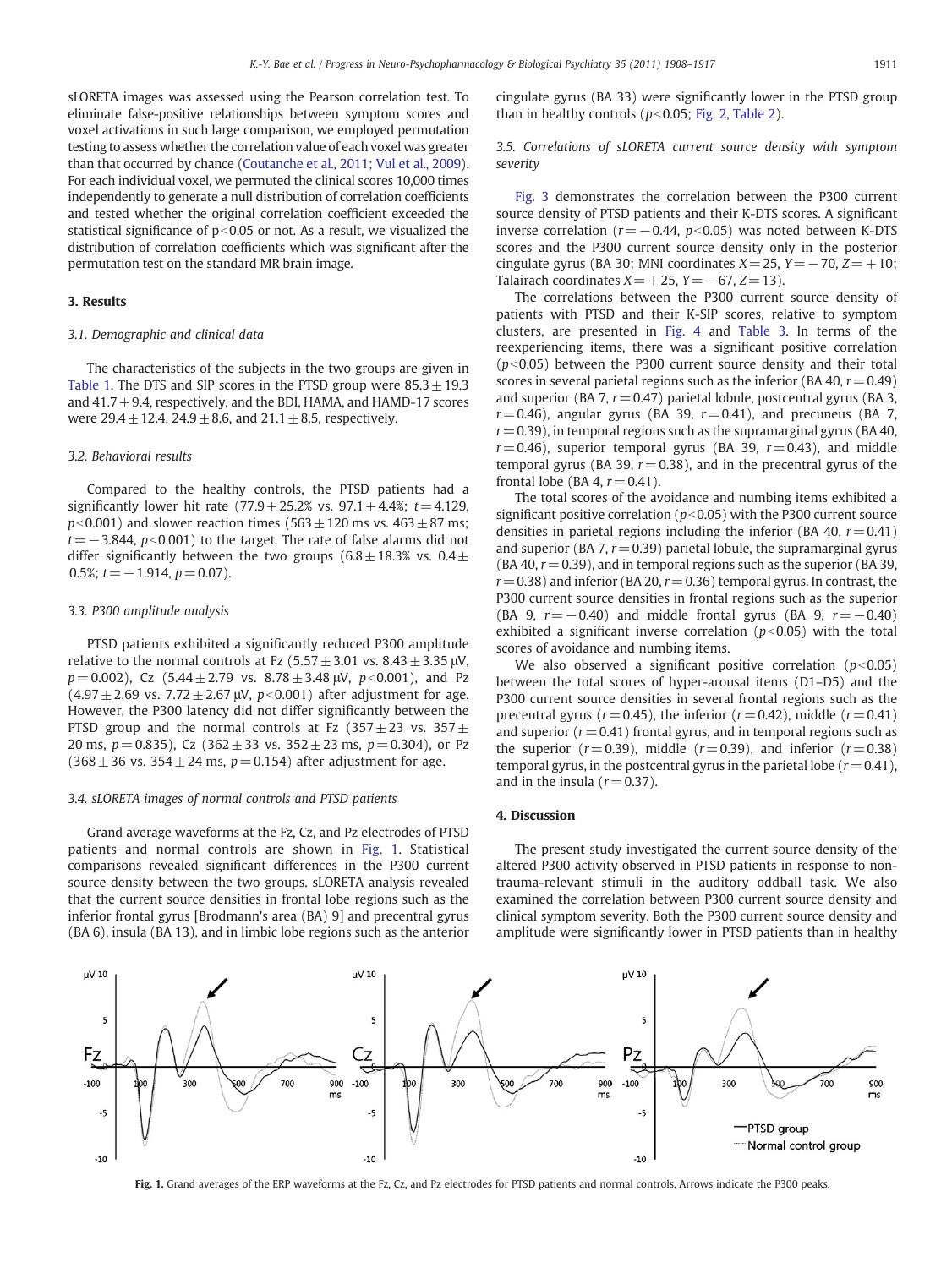<span id="page-4-0"></span>

Fig. 2. sLORETA images of P300 current density showing significant differences between the PTSD and control groups. All voxels were thresholded at  $p<0.05$ .

controls. Furthermore, we found that PTSD symptoms were significantly correlated with the current source densities of various brain regions, and their correlation patterns varied depending on to the symptom characteristics.

Most previous imaging studies on PTSD have investigated responses to trauma-relevant stimuli. However, cognitive impairments (e.g., selective attention) in PTSD have also been found in response to nontrauma-relevant stimuli in neuropsychological and electrophysiological tests ([Felmingham et al., 2002; McFarlane et al., 1993; Vasterling et al.,](#page-8-0) [2002](#page-8-0)). The oddball paradigm using non-trauma-relevant stimuli has been applied widely in electrophysiological studies to assess the functioning of selective attention ([Felmingham et al., 2002; Polich and](#page-8-0) [Kok, 1995\)](#page-8-0). When we consider that one of the important characteristics of anxiety disorders is intensified responses to trauma-relevant stimuli, the oddball paradigm can allow us to study the neural networks of information processing unaffected by emotional stimuli. In the present study, patients with PTSD exhibited a significant reduction in P300 amplitude compared to normal controls, but a normal P300 latency. This finding is consistent with previous P300 studies of PTSD. A study which employed meta-analysis techniques of ERPs in patients with PTSD suggested that ERP responses to neutral stimuli were reduced while enhanced ERP responses were elicited by trauma-related stimuli [\(Karl et](#page-8-0) [al., 2006a](#page-8-0)). The P300 amplitude indicates neural activity that is related to the processing of new information [\(Donchin, 1981; Polich, 1996\)](#page-8-0). Therefore the reduced P300 amplitude in patients with PTSD might suggest the reduced allocation of cognitive resources [\(Karl et al., 2006a\)](#page-8-0).

The present study found that the P300 current source densities in the inferior frontal gyrus, precentral gyrus, insula, and anterior cingulate

#### Table 2

Brain regions showing significant differences in P300 current source density between the PTSD patients and normal controls. All brain regions were thresholded at  $p<0.05$ .

| <b>Brain</b><br>lobe | Region                                                       | BA | <b>MNI</b><br>coordinates |  | Talairach<br>coordinates |  | score |  |                                  |
|----------------------|--------------------------------------------------------------|----|---------------------------|--|--------------------------|--|-------|--|----------------------------------|
|                      |                                                              |    | X                         |  | Y Z X                    |  |       |  |                                  |
|                      | Frontal Inferior frontal gyrus                               |    |                           |  |                          |  |       |  | $-35$ 5 30 $-35$ 6 27 $-4.91$    |
| lobe                 | Precentral gyrus                                             |    |                           |  |                          |  |       |  | $6 - 35$ 0 30 $-35$ 1 28 $-4.82$ |
| Insula               |                                                              | 13 |                           |  |                          |  |       |  | $-35$ 5 20 $-35$ 6 18 $-4.80$    |
| Limbic<br>lobe       | Anterior cingulate gyrus $33 - 5$ 10 $25 - 5$ 11 $22 - 3.84$ |    |                           |  |                          |  |       |  |                                  |

Note: BA, Brodmann's area; MNI, Montréal Neurological Institute.

gyrus were significantly reduced in PTSD patients compared to normal controls. The inferior frontal cortex is known to be an important locus of inhibitory control, and its dysfunction during executive tasks was observed in the patients with PTSD ([Aron et al., 2004; Falconer et al.,](#page-8-0) [2008; Morey et al., 2008\)](#page-8-0). Our result showing the reduced P300 current source densities in the inferior frontal cortex is consistent with previous finding that showed the reduction of blood oxygen-level-dependent (BOLD) activity during inhibition in the Go/No-Go task in patients with PTSD ([Falconer et al., 2008\)](#page-8-0). Decreased activity of the precentral gyrus may be relevant to disturbance of the inhibition of movement or the contrast-enhancing mechanism including anticipation or stimulus repetition, and may also reflect altered pain processing in PTSD [\(Geuze et al., 2007; Peyron et al., 1999\)](#page-8-0). In addition, it is reported that the insular cortex is involved in the processing of sensory input and emotion and emotional induction with cognitive demand [\(Dalgleish,](#page-8-0) [2004; Kobayakawa et al., 1999; Phan et al., 2002; Pritchard et al., 2000\)](#page-8-0). A recent study also found reduced gray matter volume and a lower level of activation in the insular cortex during word encoding and retrieval in patients with PTSD ([Chen et al., 2009](#page-8-0)). Altered insular activity may be associated with a disturbance of the internally recalled emotions as well as the cognitive processing including memory [\(Phan et al., 2002\)](#page-9-0). An fMRI study using the oddball paradigm suggested that anterior cingulate cortex networks are linked with attentional and affective functions [\(Fichtenholz et al., 2004\)](#page-8-0). Functional and structural abnormalities of the anterior cingulate cortex in patients with PTSD have been reported consistently [\(Francati et al., 2007\)](#page-8-0). A previous electrophysiological study found that the P300 peak was significantly lower in a PTSD group than in a non-PTSD group, and P300 amplitudes were positively correlated with the volume of the anterior cingulated cortex ([Araki et al., 2005\)](#page-8-0). The results of the present study are consistent with those of the previous neuropsychological and imaging studies of PTSD, which may account for a broad impairment of cognitive functions including executive, sensory and motor processing, emotion, memory, and attention in PTSD patients.

Furthermore, we also investigated the correlation between P300 current source density and clinical symptom severity assessed by various scales including DTS and SIP. Interestingly, the DTS scores were negatively correlated with the P300 current source density of the posterior cingulate gyrus. The posterior cingulate gyrus plays an important role in the higher cognitive functions such as episodic and autobiographical memory retrieval, coping with physical threats, and the processing of distressing material, which are also closely linked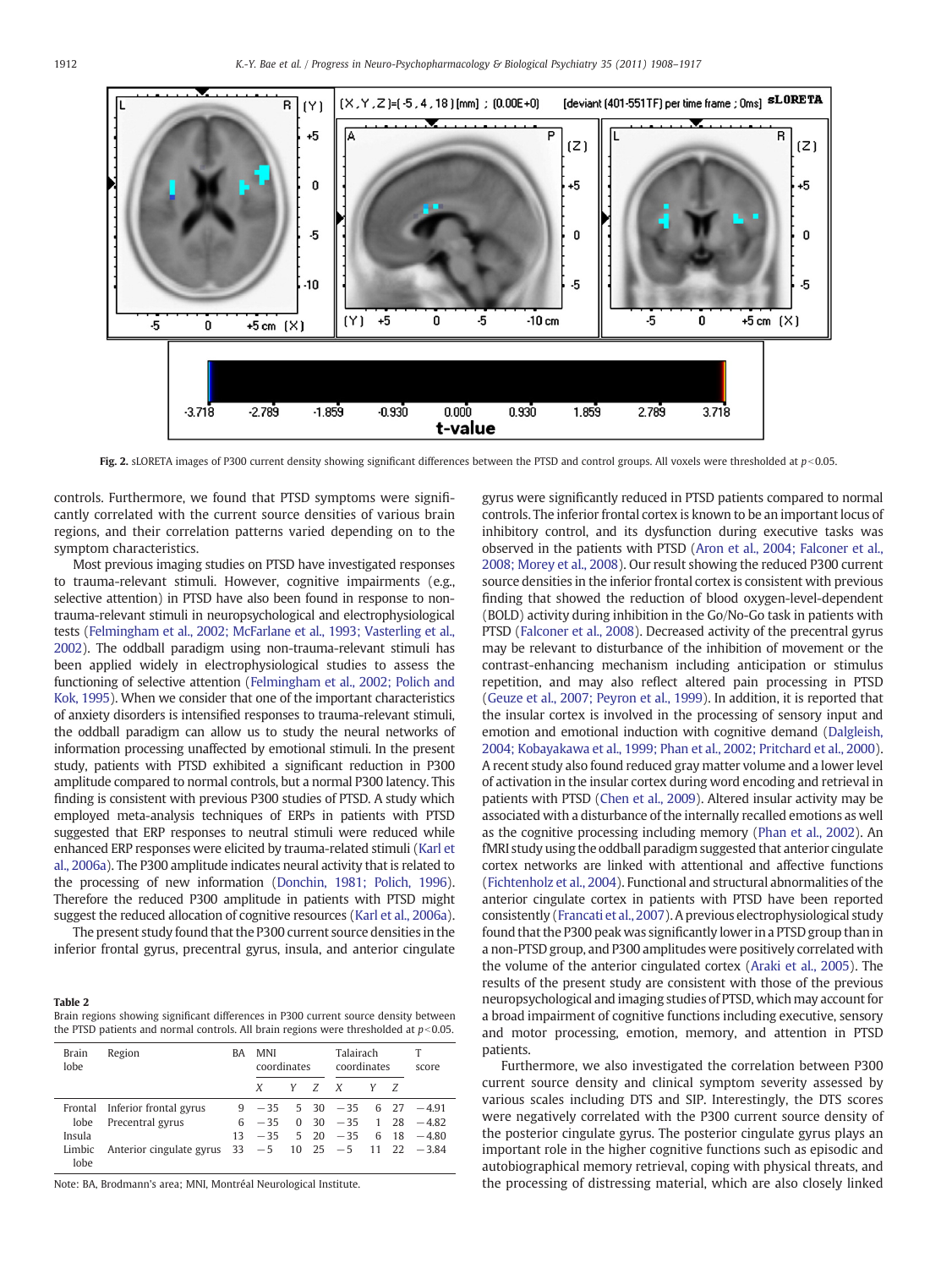<span id="page-5-0"></span>

Fig. 3. Brain regions showing a significant correlation between P300 current density and K-DTS score in PTSD patients by Pearson correlation test. All voxels were thresholded at  $p<$  0.05. The region that showed a negative correlation was the posterior cingulate gyrus.

with symptoms of PTSD [\(Bremner, 2002; Buckner et al., 2008;](#page-8-0) [Desgranges et al., 1998; Fischer et al., 1996; Maddock et al., 2001\)](#page-8-0). A recent study found that patients with PTSD had a lower density of gray matter in the posterior cingulate gyrus that was correlated with trauma load, which suggested that the posterior cingulate gyrus is related to the processing of traumatic memories ([Nardo et al., 2010](#page-9-0)).

In addition, the dysfunctional default mode network was suggested to have a major implication in patients with PTSD [\(De Luca et al., 2006;](#page-8-0) [Gusnard et al., 2001; Lanius et al., 2006; Shulman et al., 2007\)](#page-8-0). The default mode network is an organized network that is often deactivated during cognitive tasks and is related to tasks requiring self-reflection [\(Gusnard et al., 2001; Northoff and Bermpohl, 2004\)](#page-8-0). The posterior cingulate gyrus was thought to be a crucial node in the default network, which links past memory with current environmental events and assesses events with regard to the relevance to the self [\(Moran et al.,](#page-8-0) [2006; Nielsen et al., 2005\)](#page-8-0). A substantial proportion of patients with PTSD reported dissociative symptoms that may be associated with altered self-perception ([Lanius et al., 2002, 2005](#page-8-0)). Furthermore, a recent study found that the degree to which posterior cingulate gyrus is connected with other default mode network areas (precuneus, medial prefrontal cortex, and bilateral lateral parietal cortex) was lower in patients with PTSD than in healthy controls ([Bluhm et al., 2009](#page-8-0)). Therefore, the results of the present study – revealing a negative correlation between posterior cingulate gyrus activity and PTSD symptom severity score – are in line with those of previous studies. In sum, it is like that posterior cingulate gyrus may be important in the processing of the trauma memory and self-perception, and may play an important role in the pathogenesis of PTSD.

We also found a significant positive correlation between the severity of two symptom categories (reexperiencing and increased arousal) of SIP and the P300 current source densities in multiple brain regions, especially in the frontal, temporal, and parietal lobes [\(Table 3A](#page-7-0), C). It was previously suggested that the posterior part of the inferior frontal gyrus and temporoparietal junction are involved in stimulus-driven auditory attention [\(Doeller et al., 2003; Knight et al., 1989; Molholm et al., 2005;](#page-8-0) [Rinne et al., 2005; Woods et al., 1993](#page-8-0)). Activation of the intraparietal sulcus, superior parietal lobule, middle frontal gyrus, frontal eye field, and premotor cortex during auditory attention has also been reported [\(Salmi](#page-9-0) [et al., 2007](#page-9-0)). Furthermore, the elevated activation in posterior parietal attention and posterior somatosensory networks in PTSD may reflect generalized hyper-arousal and reduced sensory gating [\(Bryant et al.,](#page-8-0) [2005](#page-8-0)). Previous studies suggested that coordinated activity among the frontal and parietal lobes, anterior cingulate gyrus, and cerebellum is involved in working memory and auditory attention [\(Braver et al., 1997;](#page-8-0) [Clark et al., 2000; Doeller et al., 2003; Jonides et al., 1997; Knight et al.,](#page-8-0) [1989; Molholm et al., 2005; Rinne et](#page-8-0) al., 2005; Salmi et al., 2007; Woods [et al., 1993](#page-8-0)). Thus, the results of the present study suggest that reexperiencing and increased arousal to nonthreat stimuli in PTSD may be linked with the excessive activation of cognitive-attention networks and associated with dysfunction of the working memory and attention, Interestingly, however, we also found a significant negative correlation between the severity of avoidance and numbing symptoms and the P300 current source densities in frontal regions such as the superior and middle frontal gyrus, while these symptoms were positively correlated with those in the parietal and temporal lobes [\(Table 3](#page-7-0)B). It has been suggested that avoidance is secondary to reexperiencing, and that increased avoidance indirectly reflects increased reexperiencing, because the aim of avoidance behavior is to reduce reexperiencing symptoms [\(Hopper et al., 2007](#page-8-0)). However, it was reported that after successful treatment, a reduction in avoidance symptoms preceded a reduction in reexperiencing and increased arousal symptoms, and that avoidance and numbing symptoms may predict PTSD remission [\(Breslau et al., 2005;](#page-8-0) [Feeny et al., 2000; Taylor et al., 2003](#page-8-0)). The present results suggest that the pathophysiological mechanisms underlying avoidance and numbing symptoms may differ from those underlying other PTSD symptoms such as reexperiencing and increased arousal.

The frontal lobe may play an important role in avoidance and numbing. Indeed, the findings of the fMRI study implicated several frontal regions in the voluntary suppression of negative affect, and that increased levels of negative affect reflect reduced recruitment of a top–down control mechanism ([Phan et al., 2005\)](#page-9-0). An animal study also found that lesions of the frontal cortex increased the freezing and fear response in animals [\(Morgan and LeDoux, 1995](#page-9-0)). It has been shown that increased activations in the subcortical structures such as the amygdala may be associated with the consolidation of the emotional memory of the traumatic event and increased arousal state in patients with PTSD, which may result in negative and distressful affect ([Rauch et al., 2006\)](#page-9-0). Successful control of the affect is related to the capacity to regulate negative emotional responses using effective cognitive strategy [\(Phan et al., 2005](#page-9-0)). The results of previous studies suggest that dysfunction of the frontal lobe leads to inadequate top–down regulation over subcortical hyperactivation and increased behavioral coping strategies such as avoidance. A recent review also suggested that the symptom of apathy, which is similar to restricted affect and diminished interest, reflects dysfunction in frontal-subcortical circuits [\(Bonelli and Cummings, 2007\)](#page-8-0). Taken together, reduced frontal lobe regulation on subcortical activity can be postulated as a contributing factor to behavioral PTSD symptoms such as avoidance and numbing.

This study was subject to some limitations. Firstly, we could not control the medication in this study. Medication may affect working memory in patients with PTSD because SSRIs can alter the prefrontal dopamine and norepinephrine systems that are related to working memory [\(Bymaster et al., 2002; Clark et al., 2000\)](#page-8-0). Therefore, we could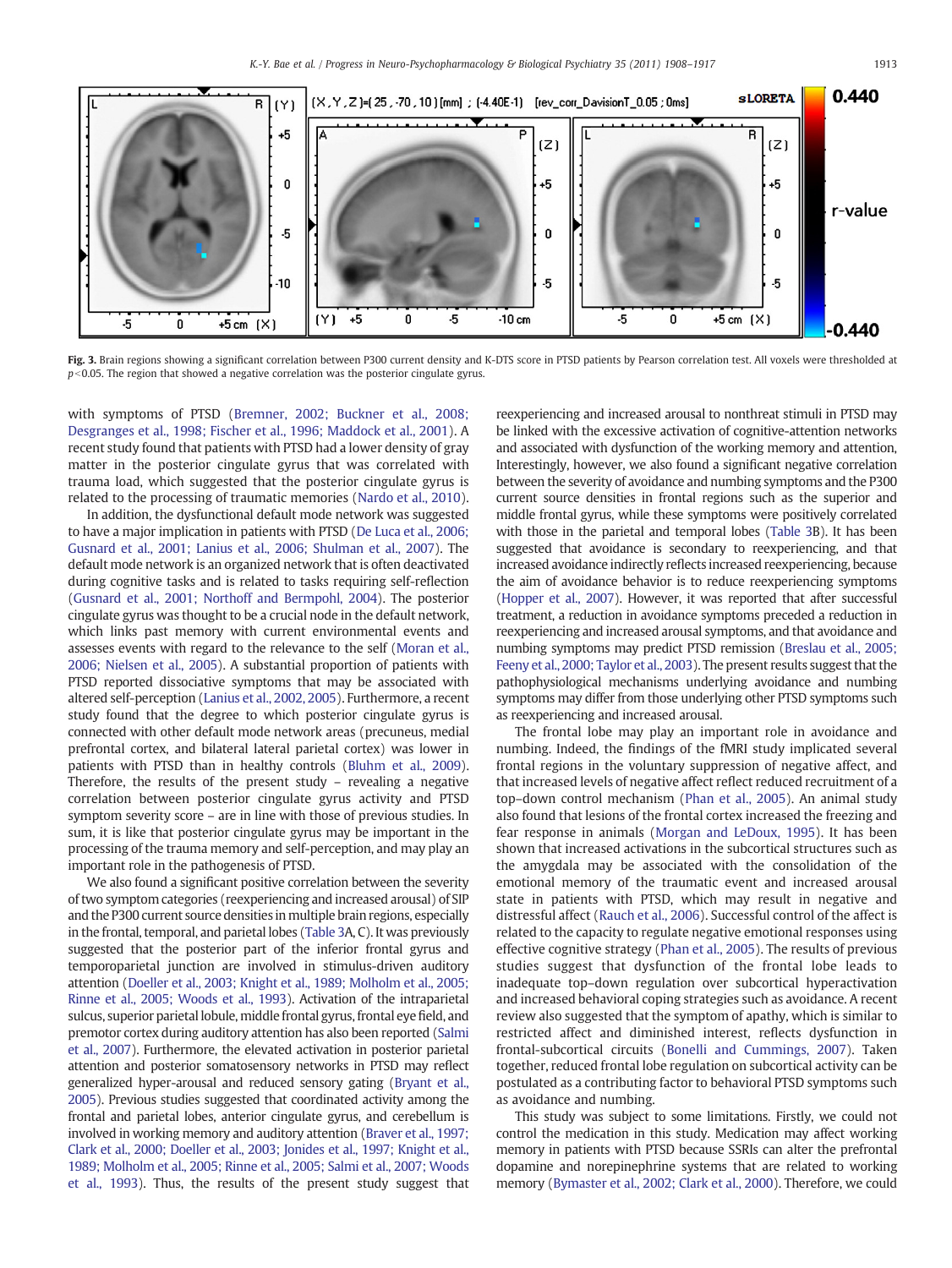# <span id="page-6-0"></span>A) Reexperiencing



# B) Avoidance and numbing



# C) Increased arousal



Fig. 4. Brain regions showing a significant correlation between P300 current densities and K-SIP scores such as for reexperiencing, avoidance, and numbing, and increased arousal in PTSD patients (Pearson's correlation test). All voxels were thresholded at  $p<0.05$ . The regions that showed a positive correlation with reexperiencing were the inferior and superior parietal lobule, posterior central gyrus, angular gyrus, precuneus, supramarginal gyrus, superior and middle temporal gyrus, and precentral gyrus (A). The regions that showed a positive correlation with avoidance and numbing were the inferior and superior parietal lobule, supramarginal gyrus, and superior and inferior temporal gyrus. The regions that showed a negative correlation with avoidance and numbing were the superior and middle frontal gyrus (B). The regions that showed a positive correlation with increased arousal were the precentral gyrus, the inferior, middle, and superior frontal gyrus, the superior, middle, and inferior temporal gyrus, the postcentral gyrus, and the insula (C).

not exclude the effect of medications on the P300 component. In this study, however, we investigated not only the differences in the P300 component between patients with PTSD and normal controls but also the correlation between the P300 current source density and clinical symptom severity. We think that consistent evidence exhibited by the correlation between specific neuroanatomical regions and clinical symptom severity cannot be fully accounted for by medication effects although they can confound the results of this study. Secondly, the depressive symptom was not fully eliminated. Patients with PTSD exhibited higher depressive symptoms compared to the normal controls. Therefore, depressive symptoms in addition to PTSD symptoms might have influenced the correlations between symptom severity and P300 current source density. However, we found no significant correlation between depressive symptoms (as assessed using BDI and HAMD-17) and P300 current source density. Thirdly, ERP components may be influenced by trauma exposure itself as well as PTSD, but in the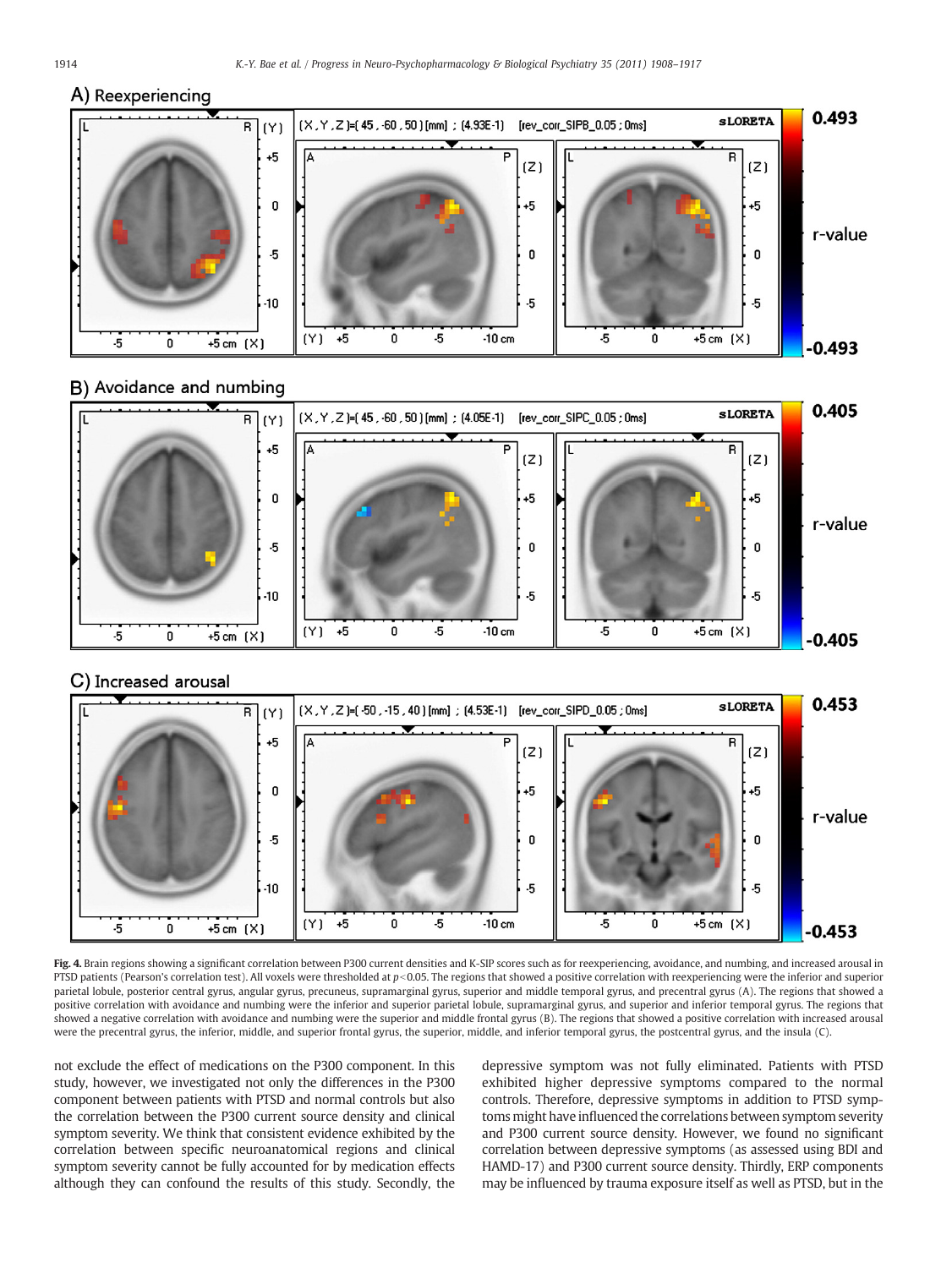#### <span id="page-7-0"></span>Table 3

Brain regions showing a significant correlation between the P300 current source densities and SIP scores in PTSD patients for reexperiencing (A), avoidance and numbing (B), and increased arousal (C) (Pearson's correlation test). All brain regions were thresholded at  $p<0.05$ .

| Brain lobe               | Region                   | <b>BA</b>      |       | MNI coordinates<br>Talairach coordinates |       |       | $\mathbf{r}$ |       |         |
|--------------------------|--------------------------|----------------|-------|------------------------------------------|-------|-------|--------------|-------|---------|
|                          |                          |                | X     | Y                                        | Z     | X     | Y            | Z     |         |
| A) Reexperiencing        |                          |                |       |                                          |       |       |              |       |         |
| Parietal lobe            | Inferior parietal lobule | 40             | 45    | $-60$                                    | 50    | 45    | $-56$        | 49    | 0.49    |
|                          | Superior parietal lobule | 7              | 40    | $-60$                                    | 50    | 40    | $-56$        | 49    | 0.47    |
|                          | Postcentral gyrus        | 3              | 60    | $-25$                                    | 45    | 59    | $-22$        | 43    | 0.46    |
|                          | Angular gyrus            | 39             | 50    | $-65$                                    | 30    | 50    | $-62$        | 31    | 0.41    |
|                          | Precuneus                | $\overline{7}$ | 25    | $-60$                                    | 50    | 25    | $-56$        | 49    | 0.39    |
| Temporal lobe            | Supramarginal gyrus      | 40             | 45    | $-50$                                    | 35    | 45    | $-47$        | 35    | 0.46    |
|                          | Superior temporal gyrus  | 39             | 55    | $-60$                                    | 25    | 54    | $-57$        | 26    | 0.43    |
|                          | Middle temporal gyrus    | 39             | 50    | $-65$                                    | 25    | 50    | $-62$        | 26    | 0.38    |
| Frontal lobe             | Precentral gyrus         | 4              | $-60$ | $-20$                                    | 45    | $-59$ | $-17$        | 42    | 0.41    |
| B) Avoidance and numbing |                          |                |       |                                          |       |       |              |       |         |
| Frontal lobe             | Superior frontal gyrus   | 9              | 40    | 35                                       | 40    | 40    | 36           | 35    | $-0.40$ |
|                          | Middle frontal gyrus     | 9              | 45    | 30                                       | 40    | 45    | 31           | 35    | $-0.40$ |
| Parietal lobe            | Inferior parietal lobule | 40             | 45    | $-60$                                    | 50    | 45    | $-56$        | 49    | 0.41    |
|                          | Superior parietal lobule | $\overline{7}$ | 40    | $-60$                                    | 50    | 40    | $-56$        | 49    | 0.39    |
|                          | Supramarginal gyrus      | 40             | 45    | $-50$                                    | 35    | 45    | $-47$        | 35    | 0.39    |
| Temporal lobe            | Superior temporal gyrus  | 39             | 45    | $-55$                                    | 25    | 45    | $-52$        | 26    | 0.38    |
|                          | Inferior temporal gyrus  | 20             | $-50$ | $-5$                                     | $-40$ | $-50$ | $-7$         | $-33$ | 0.36    |
| C) Increased arousal     |                          |                |       |                                          |       |       |              |       |         |
| Frontal lobe             | Precentral gyrus         | $\overline{4}$ | $-50$ | $-15$                                    | 40    | $-50$ | $-13$        | 37    | 0.45    |
|                          | Inferior frontal gyrus   | 45             | $-60$ | 15                                       | 20    | $-59$ | 15           | 18    | 0.42    |
|                          | Middle frontal gyrus     | 8              | $-50$ | 10                                       | 45    | $-50$ | 12           | 41    | 0.41    |
|                          | Superior frontal gyrus   | 8              | 40    | 15                                       | 55    | 40    | 17           | 50    | 0.41    |
| Temporal lobe            | Superior temporal gyrus  | 22             | 55    | 15                                       | $-5$  | 54    | 14           | $-5$  | 0.39    |
|                          | Middle temporal gyrus    | 22             | 55    | $-10$                                    | $-5$  | 54    | $-10$        | $-4$  | 0.39    |
|                          | Inferior temporal gyrus  | 21             | 65    | $-15$                                    | $-20$ | 64    | $-15$        | $-16$ | 0.38    |
| Parietal lobe            | Postcentral gyrus        | 3              | $-50$ | $-20$                                    | 40    | $-50$ | $-18$        | 38    | 0.41    |
| Insula                   |                          | 13             | 45    | 5                                        | 5     | 45    | 5            | 4     | 0.37    |

Note: BA, Brodmann's area; MNI, Montréal Neurological Institute.

present study the measure of trauma exposure was not administered [\(Metzger et al., 2009](#page-8-0)). Lastly, ERP localization is not an actual measurement of the internal distribution of electrical activity, but a model of internal configuration of electrical activity. Therefore, a localization model may not fit the data exactly because of noise in the data [\(Luck, 2005](#page-8-0)). However, the real measurement of neuronal activity is invasive and cannot be applied to human subjects. Although neuroimaging techniques such as fMRI provide non-invasive means of localizing changes in blood flow by alterations of neuronal activity, changes in blood flow are so slow that fMRI cannot permit the measurement of most cognitive processes in real time [\(Luck, 2005](#page-8-0)).

LORETA images have been reported to provide good estimates of the localization for activated brain regions identified with fMRI [\(Mulert et al., 2004; Sumiyoshi et al., 2009\)](#page-9-0) and are capable of indicating widely distributed or multiple oriented electrical activity in real time, which are difficult to model with other dipole methods including BESA [\(Gallinat et al., 2002](#page-8-0)).

In correlation analyses, we included additional brain regions which did not show significant differences between patients and controls in P300 current source density. The implications of the results of these correlation analyses are exploratory and need to be verified.

Despite its limitations, this study had an advantage in employing a dimensional approach in investigating the correlation between state symptom severity and P300 current source density.

In conclusion, the findings of the present study in the P300 component suggest that patients with PTSD suffer from impairments of several domains of cognitive functions, such as executive function and attention, as well as emotional disturbances, such as anxiety. Additionally, these cognitive impairments are not limited to trauma-relevant stimuli, but are also seen with neutral stimuli. The results of this study further indicate that avoidance and numbing are associated with decreased frontal lobe activity, and that their neural mechanisms might differ from those of other PTSD symptoms, reexperiencing and increased arousal. These results support Foa et al's notion that different PTSD symptoms may represent distinct pathological processes and that classifying PTSD patients with different symptom patterns into the same category may be problematic in understanding PTSD psychopathology. In addition, these findings suggest that avoidance and numbing may not be just secondary to other PTSD symptoms, yet play an important role in the genesis of PTSD symptoms.

Thus, the present findings demonstrate that the P300 current source density might reflect the pathophysiology of PTSD, and that various neural networks might contribute to the symptom characteristics of PTSD. The integration of the results of this study with other biochemical, neuroimaging, and behavioral assessment techniques will provide a more comprehensive understanding of the effects of PTSD on the brain and on cognitive-perceptual functioning.

#### Acknowledgment

This work was supported by Grant from Inje University, 2006.

# References

Achim AM, Lepage M. Episodic memory-related activation in schizophrenia: meta-analysis. Br J Psychiatry 2005;187:500–9.

- Amaya-Jackson L, Davidson JR, Hughes DC, Swartz M, Reynolds V, George LK, et al. Functional impairment and utilization of services associated with posttraumatic stress in the community. J Trauma Stress 1999;12:709–23.
- American Psychiatric Association. Diagnostic and Statistical Manual of Mental Disorders (DSM-IV). 4th edition. Washington, DC: American Psychiatric Press; 1994.
- Alonso J, Angermeyer MC, Bernert S, Bruffaerts R, Brugha TS, Bryson H, et al. 12-month comorbidity patterns and associated factors in Europe: results from the European Study of the Epidemiology of Mental Disorders (ESEMeD) project. Acta Psychiatr Scand 2004a;109:28–37.
- Alonso J, Angermeyer MC, Bernert S, Bruffaerts R, Brugha TS, Bryson H, et al. Disability and quality of life impact of mental disorders in Europe: results from the European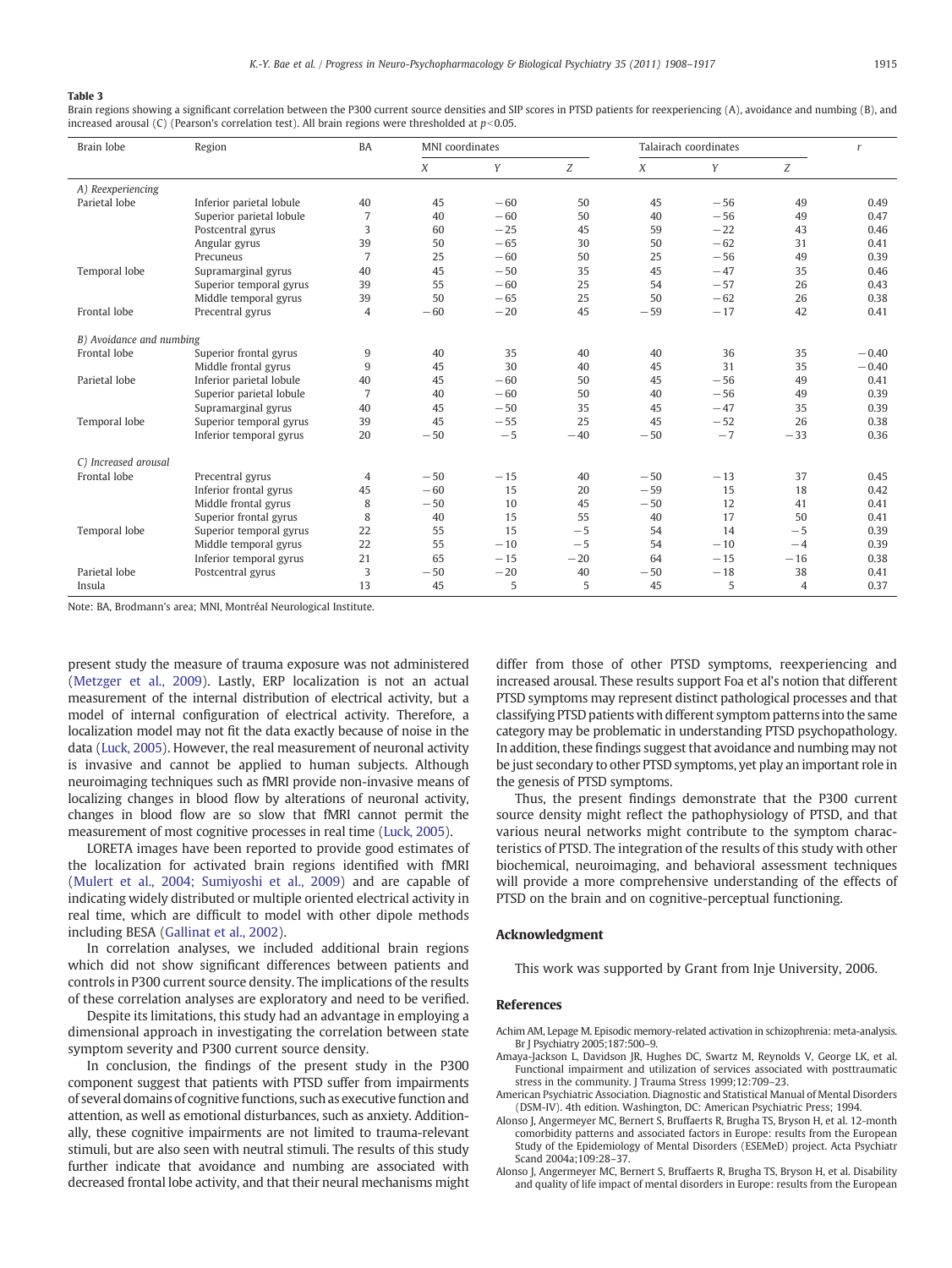<span id="page-8-0"></span>Study of the Epidemiology of Mental Disorders (ESEMeD) project. Acta Psychiatr Scand 2004b;109:38–46.

- Alonso J, Angermeyer MC, Bernert S, Bruffaerts R, Brugha TS, Bryson H, et al. Prevalence of mental disorders in Europe: results from the European Study of the Epidemiology of Mental Disorders (ESEMeD) project. Acta Psychiatr Scand 2004c;109:21–7.
- Araki T, Kasai K, Yamasue H, Kato N, Kudo N, Ohtani T, et al. Association between lower P300 amplitude and smaller anterior cingulate cortex volume in patients with posttraumatic stress disorder: a study of victims of Tokyo subway sarin attack. Neuroimage 2005;25:43–50.
- Aron AR, Robbins TW, Poldrack RA. Inhibition and the right inferior frontal cortex. Trends Cogn Sci 2004;8:170–7.
- Beck AT, Ward CH, Mendelson M, Mock J, Erbaugh J. An inventory for measuring depression. Arch Gen Psychiatry 1961;4:561–71.
- Behrmann M, Geng JJ, Shomstein S. Parietal cortex and attention. Curr Opin Neurobiol  $2004.14.212 - 7$
- Bluhm RL, Williamson PC, Osuch EA, Frewen PA, Stevens TK, Boksman K, et al. Alterations in default network connectivity in posttraumatic stress disorder related to early-life trauma. J Psychiatry Neurosci 2009;34:187–94.
- Bonelli RM, Cummings JL. Frontal-subcortical circuitry and behavior. Dialogues Clin Neurosci 2007;9:141–51.
- Braver TS, Cohen JD, Nystrom LE, Jonides J, Smith EE, Noll DC. A parametric study of prefrontal cortex involvement in human working memory. Neuroimage 1997;5:49–62.
- Bremner JD. Neuroimaging studies in post-traumatic stress disorder. Curr Psychiatry Rep 2002;4:254–63.
- Bremner JD, Narayan M, Staib LH, Southwick SM, McGlashan T, Charney DS. Neural correlates of memories of childhood sexual abuse in women with and without posttraumatic stress disorder. Am J Psychiatry 1999;156:1787–95.
- Bremner JD, Vythilingam M, Vermetten E, Southwick SM, McGlashan T, Nazeer A, et al. MRI and PET study of deficits in hippocampal structure and function in women with childhood sexual abuse and posttraumatic stress disorder. Am J Psychiatry 2003;160:924–32.
- Bremner JD, Vermetten E, Vythilingam M, Afzal N, Schmahl C, Elzinga B, et al. Neural correlates of the classic color and emotional stroop in women with abuse-related posttraumatic stress disorder. Biol Psychiatry 2004;55:612–20.
- Breslau N, Reboussin BA, Anthony JC, Storr CL. The structure of posttraumatic stress disorder: latent class analysis in 2 community samples. Arch Gen Psychiatry 2005;62:1343–51.
- Bryant RA, Felmingham KL, Kemp AH, Barton M, Peduto AS, Rennie C, et al. Neural networks of information processing in posttraumatic stress disorder: a functional magnetic resonance imaging study. Biol Psychiatry 2005;58:111–8.
- Buckner RL, Andrews-Hanna JR, Schacter DL. The brain's default network: anatomy, function, and relevance to disease. Ann N Y Acad Sci 2008;1124:1–38.
- Budson AE. Understanding memory dysfunction. Neurologist 2009;15:71–9.
- Bymaster FP, Zhang W, Carter PA, Shaw J, Chernet E, Phebus L, et al. Fluoxetine, but not other selective serotonin uptake inhibitors, increases norepinephrine and dopamine extracellular levels in prefrontal cortex. Psychopharmacology (Berl) 2002;160:353–61.
- Cabeza R, Nyberg L. Neural bases of learning and memory: functional neuroimaging evidence. Curr Opin Neurol 2000;13:415–21.
- Chen S, Li L, Xu B, Liu J. Insular cortex involvement in declarative memory deficits in patients with post-traumatic stress disorder. BMC Psychiatry 2009;9:39.
- Clark CR, Egan GF, McFarlane AC, Morris P, Weber D, Sonkkilla C, et al. Updating working memory for words: a PET activation study. Hum Brain Mapp 2000;9:42–54.
- Clark CR, McFarlane AC, Morris P, Weber DL, Sonkkilla C, Shaw M, et al. Cerebral function in posttraumatic stress disorder during verbal working memory updating: a positron emission tomography study. Biol Psychiatry 2003;53:474–81.
- Coutanche MN, Thompson-Schill SL, Schultz RT. Multi-voxel pattern analysis of fMRI data predicts clinical symptom severity. NeuroImage 2011;57:113–23.
- Dalgleish T. The emotional brain. Nat Rev Neurosci 2004;5:583–9.
- Davidson JR, Tharwani HM, Connor KM. Davidson Trauma Scale (DTS): normative scores in the general population and effect sizes in placebo-controlled SSRI trials. Depress Anxiety 2002;15:75–8.
- Davidson JR, Malik MA, Travers J. The Structured Interview for PTSD (SIP): psychometric validation for DSM-IV criteria. Depress Anxiety 1997;5:127–9.
- De Luca M, Beckmann CF, De Stefano N, Matthews PM, Smith SM. fMRI resting state networks define distinct modes of long-distance interactions in the human brain. Neuroimage 2006;29:1359–67.
- Desgranges B, Baron JC, Eustache F. The functional neuroanatomy of episodic memory: the role of the frontal lobes, the hippocampal formation, and other areas. Neuroimage 1998;8:198–213.
- Doeller CF, Opitz B, Mecklinger A, Krick C, Reith W, Schröger E. Prefrontal cortex involvement in preattentive auditory deviance detection: neuroimaging and electrophysiological evidence. Neuroimage 2003;20:1270–82.
- Donchin E. Presidential address, 1980. Surprise! … Surprise? Psychophysiology 1981;18: 493–513.
- Falconer E, Bryant R, Felmingham KL, Kemp AH, Gordon E, Peduto A, et al. The neural networks of inhibitory control in posttraumatic stress disorder. J Psychiatry Neurosci 2008;33:413–22.
- Feeny NC, Zoellner LA, Fitzgibbons LA, Foa EB. Exploring the roles of emotional numbing, depression, and dissociation in PTSD. J Trauma Stress 2000;13:489–98.
- Felmingham KL, Bryant RA, Kendall C, Gordon E. Event-related potentials in Posttraumatic Stress Disorder: the role of numbing. Psychiatry Res 2002;17: 228–34.
- Fichtenholz HM, Dean HL, Dillon DG, Yamasaki H, McCarthy G, LaBar KS. Emotionattention network interactions during a visual oddball task. Cogn Brain Res. 2004;20: 67–80.
- Fischer H, Wik G, Fredrikson M. Functional neuroanatomy of robbery re-experience: affective memories studied with PET. Neuroreport 1996;7:2081–6.
- Francati V, Vermetten E, Bremner JD. Functional neuroimaging studies in posttraumatic stress disorder: review of current methods and findings. Depress Anxiety 2007;24: 202–18.
- Frist MB, Gibbons M, Sptizer RL, Williams JBW. User's guide for the Structured Clinical Interview for DSM-IV Axis I Disorders — research version (SCID-1, version 2.0, February 1996 Final Version). New York: Biometrics Research, New York State Psychiatric Institute; 1996.
- Fuchs M, Kastner J, Wagner M, Hawes S, Ebersole JS. A standardized boundary element method volume conductor model. Clin Neurophysiol 2002;113:702–12.
- Geuze E, Westenberg HG, Jochims A, de Kloet CS, Bohus M, Vermetten E, et al. Altered pain processing in veterans with posttraumatic stress disorder. Arch Gen Psychiatry 2007;64:76–85.
- Gallinat J, Mulert C, Bajbouj M, Herrmann WM, Schunter J, Senkowski D, et al. Frontal and temporal dysfunction of auditory stimulus processing in schizophrenia. Neuroimage 2002;17:110–27.
- Gusnard DA, Akbudak E, Shulman GL, Raichle ME. Medial prefrontal cortex and selfreferential mental activity: relation to a default mode of brain function. Proc Natl Acad Sci USA 2001;98:4259–64.
- Hamilton MA. The assessment of anxiety states by rating. Br J Med Psychol 1959;32:10. Hamilton MA. A rating scale for depression. J Neurol Neurosurg Psychiatry 1960;23:56–62.
- Hegerl U, Juckel G. Intensitry dependence of auditory evoked potentials as an indicator of central serotonergic neurotransmission: a new hypothesis. Biol Psychiatry 1993;33: 173–87.
- Hopper JW, Frewen PA, van der Kolk BA, Lanius RA. Neural correlates of reexperiencing, avoidance, and dissociation in PTSD: symptom dimensions and emotion dysregulation in responses to script-driven trauma imagery. J Trauma Stress 2007;20: 713–25.
- Jonides J, Schumacher EH, Smith EE, Lauber E, Awh E, Minoshima S, et al. Verbal working memory load affects regional brain activation as measured by PET. J Cogn Neurosci 1997;9:462–75.
- Jurcak V, Tsyzuki D, Dan I. 10/20, 10/10 and 10/5 systems revisited: their validity as relative head-surface-based positioning systems. Neuroimage 2007;34:1600–11.
- Karl A, Malta LS, Maercker A. Meta-analytic review of event-related potential studies in post-traumatic stress disorder. Biol Psychol 2006a;71:123–47.
- Karl A, Schaefer M, Malta LS, Dörfel D, Rohleder N, Werner A. A meta-analysis of structural brain abnormalities in PTSD. Neurosci Biobehav Rev 2006b;30:1004–31.
- Kessler RC, Chiu WT, Demler O, Merikangas KR, Walters EE. Prevalence, severity, and comorbidity of 12-month DSM-IV disorders in the national comorbidity survey replication. Arch Gen Psychiatry 2005;62:617–27.
- Kim W, Kim D, Seo HJ, Lee SY, Ryu SH, Kim JB, et al. Psychometric validation of the Korean version of structured interview for post-traumatic stress disorder (K-SIP). J Korean Med Sci 2009;24:26–31.
- Kim ZS. MMPI: a clinical interpretation of MMPI. Seoul: Seoul National University Press; 1996. p. 87–91.
- Knight RT, Scabini D, Woods DL, Clayworth CC. Contributions of temporal–parietal junction to the human auditory P3. Brain Res 1989;502:109–16.
- Kobayakawa T, Ogawa H, Kaneda H, Ayabe-Kanamura S, Endo H, Saito S. Spatiotemporal analysis of cortical activity evoked by gustatory stimulation in humans. Chem Senses 1999;24:201–9.
- Lanius RA, Bluhm R, Lanius U, Pain C. A review of neuroimaging studies in PTSD: heterogeneity of response to symptom provocation. J Psychiatr Res 2006;40:709–29.
- Lanius RA, Williamson PC, Bluhm RL, Densmore M, Boksman K, Neufeld RW, et al. Functional connectivity of dissociative responses in posttraumatic stress disorder: a functional magnetic resonance imaging investigation. Biol Psychiatry 2005;57: 873–84.
- Lanius RA, Williamson PC, Boksman K, Densmore M, Gupta M, Neufeld RW, et al. Brain activation during script-driven imagery induced dissociative responses in PTSD: a functional magnetic resonance imaging investigation. Biol Psychiatry 2002;52: 305–11.
- Lim L, Sanderson K, Andrews G. Lost productivity among full-time workers with mental disorders. J Ment Health Policy Econ 2000;3:139–46.
- Luck SJ. An introduction to the event-related potential technique. Cambridge: The MIT Press; 2005.
- Maddock RJ, Garrett AS, Buonocore MH. Remembering familiar people: the posterior cingulate cortex and autobiographical memory retrieval. Neuroscience 2001;104: 667–76.
- Matsuo K, Taneichi K, Matsumoto A, Ohtani T, Yamasue H, Sakano Y, et al. Hypoactivation of the prefrontal cortex during verbal fluency test in PTSD: a near-infrared spectroscopy study. Psychiatry Res 2003;124:1–10.
- McFarlane AC, Weber DL, Clark CR. Abnormal stimulus processing in posttraumatic stress disorder. Biol Psychiatry 1993;34:311–20.
- Metzger LJ, Clark CR, McFarlane AC, Veltmeyer MD, Lasko NB, Paige SR, et al. Eventrelated potentials to auditory stimuli in monozygotic twins discordant for combat: association with PTSD. Psychophysiology 2009;46:172–8.
- Metzger LJ, Orr SP, Lasko NB, Berry NJ, Pitman RK. Evidence for diminished P3 amplitudes in PTSD. Ann N Y Acad Sci 1997;821:499–503.
- Molholm S, Martinez A, Ritter W, Javitt DC, Foxe JJ. The neural circuitry of pre-attentive auditory change-detection: an fMRI study of pitch and duration mismatch negativity generators. Cereb Cortex 2005;15:545–51.
- Moores KA, Clark CR, Hadfield JL, Brown GC, Taylor DJ, Fitzgibbon SP, et al. Investigating the generators of the scalp recorded visuo-verbal P300 using cortically constrained source localization. Hum Brain Mapp 2003;18:53–77.
- Moran JM, Macrae CN, Heatherton TF,Wyland CL, KelleyWM. Neuroanatomic evidence for distinct cognitive and affective components of self. J Cogn Neurosci 2006;18:1586–94.